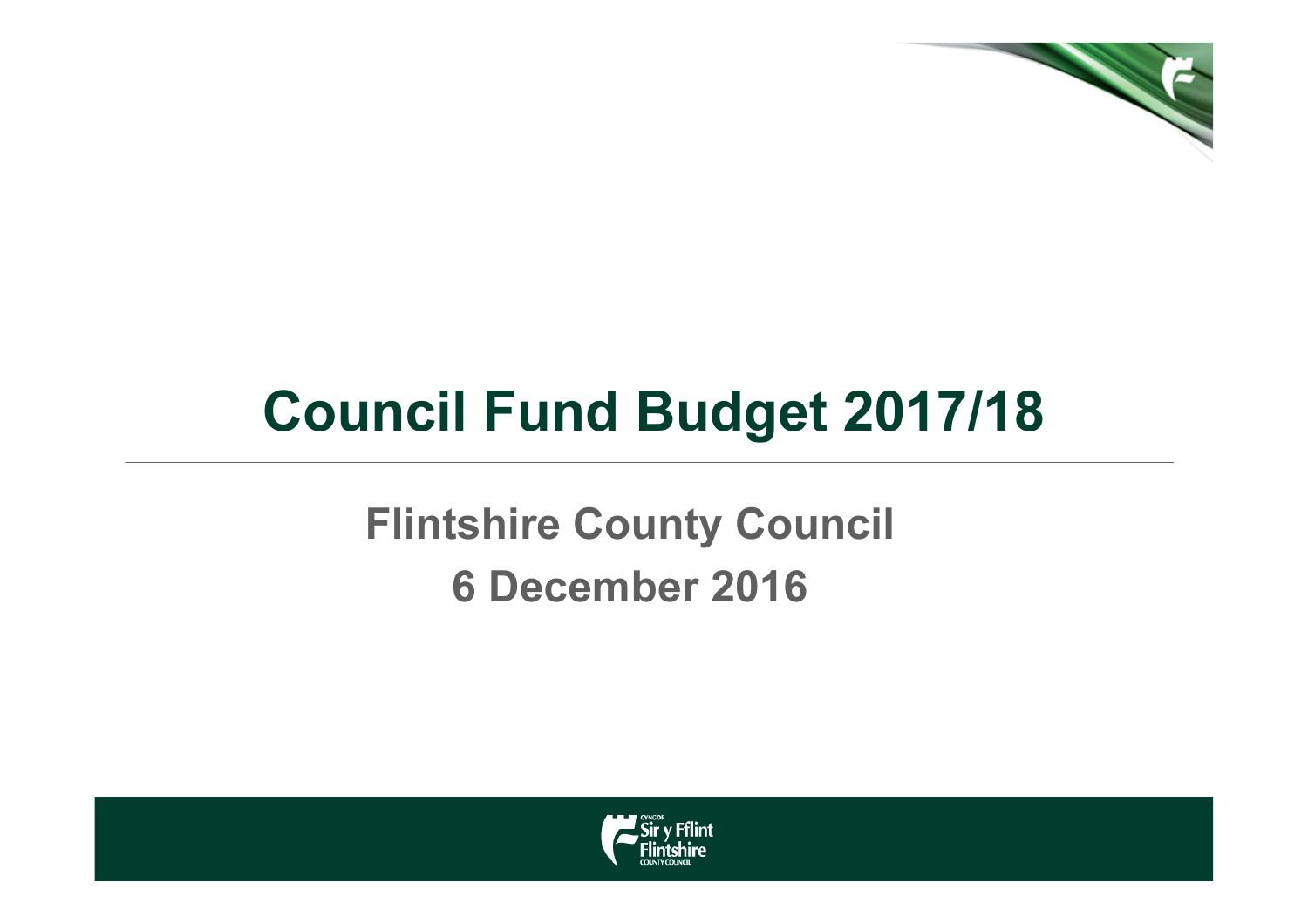### Purpose of the Presentation

- » To present, in detail the Corporate Financial Stewardship Proposals (Part 2 of the Strategy) to Council for approval. The proposals were recommended by Cabinet this morning, following consideration by Corporate Resources Overview and Scrutiny Committee on 30 November 2016.
- » To set out the further work to be done to conclude the budget proposals for 2017/18.

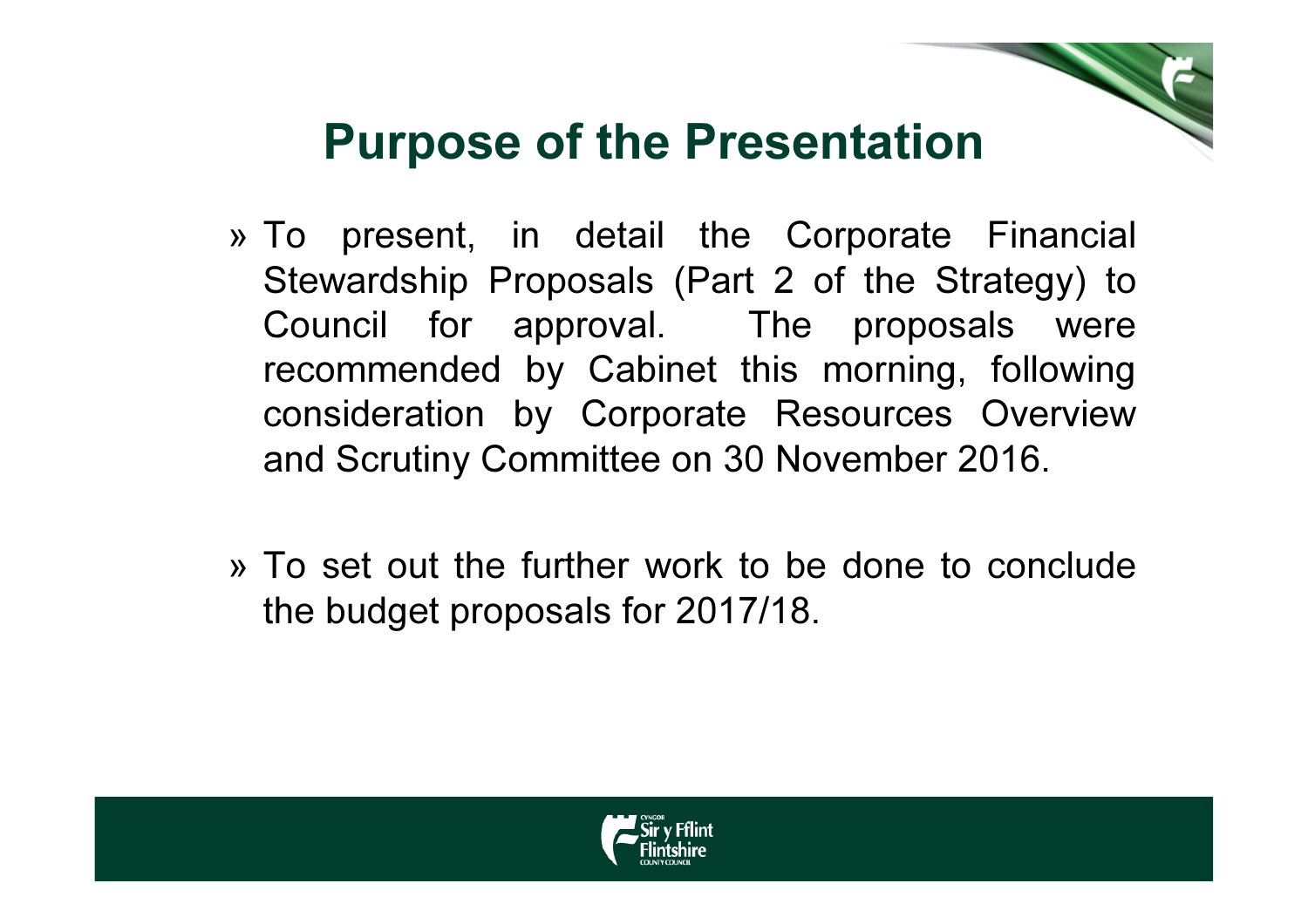#### The Forecast 'Budget Gap'2017/18

|                                           | 2017/18 |
|-------------------------------------------|---------|
| <b>Expenditure</b>                        | £m      |
| <b>National Pressures</b>                 | 0.7     |
| <b>Local Pressures</b>                    | 6.2     |
| <b>Inflation</b>                          | 3.1     |
| <b>Workforce Pressures</b>                | 4.1     |
|                                           |         |
| <b>Income</b>                             |         |
| <b>Reduction in Revenue Support Grant</b> | 2.8     |
| <b>Council Tax increase</b>               | (2.5)   |
|                                           |         |
| <b>Projected Gap</b>                      | 14.40   |

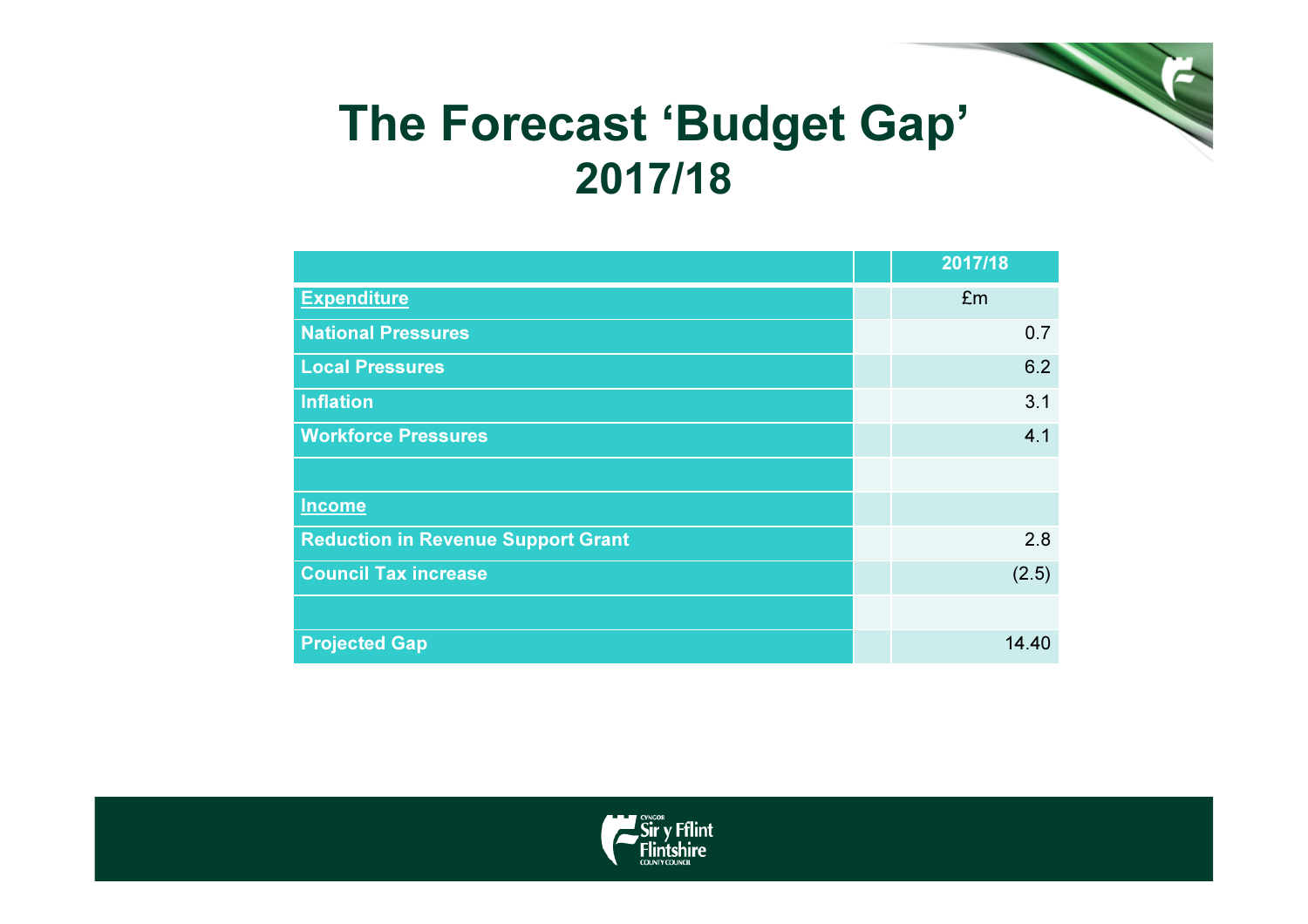#### Where we left off in November

»Service Portfolio Business Planning proposals of £5.733m approved by Council 15/11/16

»Provisional Settlement received at "cash-flat" - £2.8m benefit to MTFS

»Corporate Financial Stewardship review itemised list shared – discussed in detail with Corporate Resource and Scrutiny Committee 30/11/16 (with work ongoing)

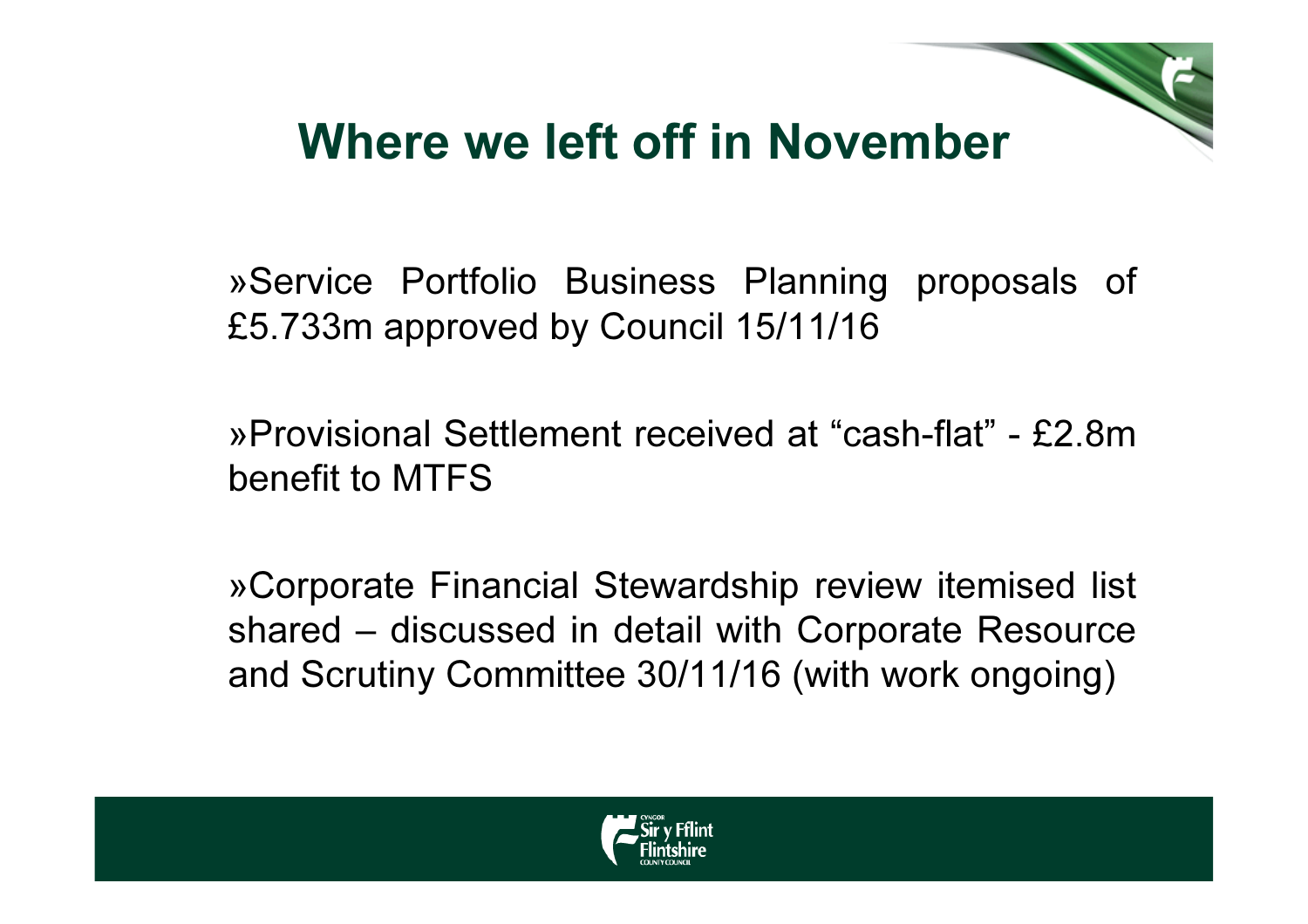#### Corporate Financial Stewardship Proposals

| <b>Description</b>                          | £m    |
|---------------------------------------------|-------|
| Council Tax Base Increase                   | 0.345 |
| Independent Living Fund (ILF)               | 0.412 |
| <b>Transition to Adulthood</b>              | 0.162 |
| <b>IFlint Extra Care Scheme</b>             | 0.170 |
| <b>Schools Investment</b>                   | 0.400 |
| <b>Apprentice Tax Levy</b>                  | 0.470 |
| Central Loans and Investment Account (CLIA) | 2.690 |
|                                             |       |
| Total                                       | 4.649 |

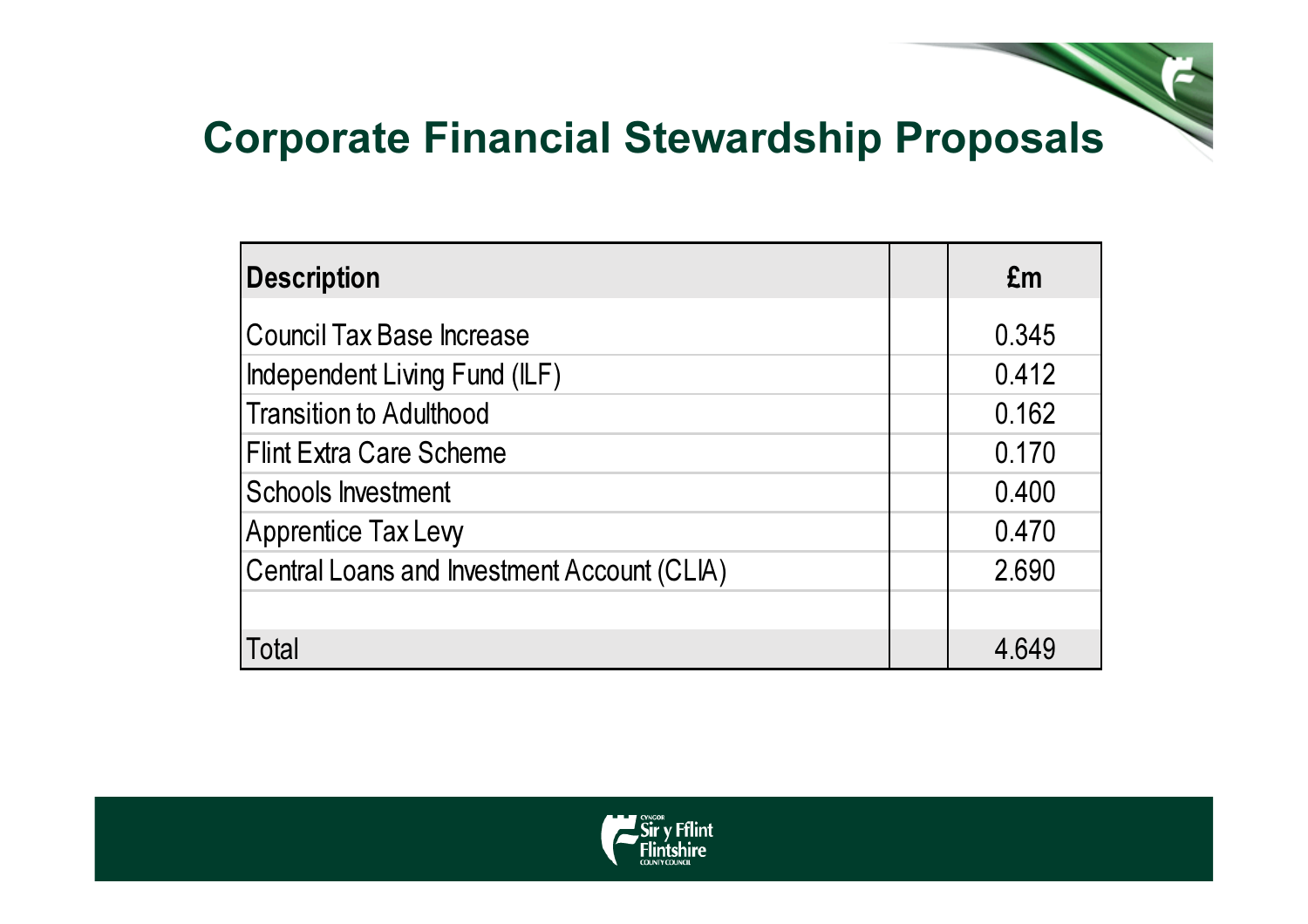#### Apprentice Tax Levy

- » A new UK employer tax based on workforce size
- »Designed to increase apprenticeships
- »Employer access to funds to pay for training
- » Devolved to Wales; no Welsh scheme yet
- » Tax levy £700,000; Our current apprenticeship and trainee scheme £700-750,000
- » Fund for 1 year from reserves (2017/18)
- » Campaign for three solutions: some funds for Welsh national programmes; some funds for targeted regional skills programmes; some funds for reclaim to protect and grow current public sector schemes

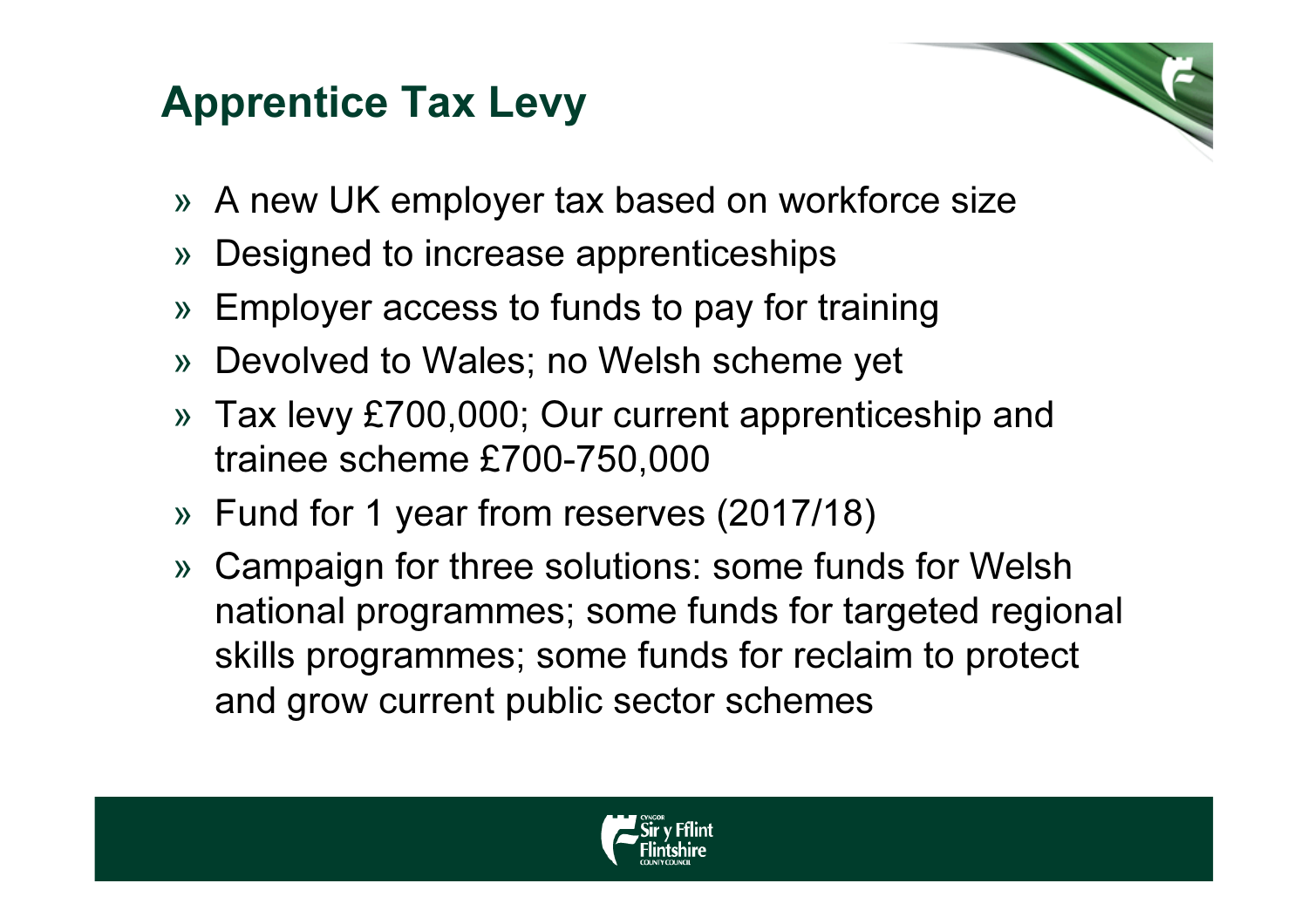- » CLIA central budget for all costs and income associated with borrowing and investing activity
- » Includes Minimum Revenue Provision (MRP) annual accounting charge to the revenue account for debt repayment required by Regulations
- » Debt repayment based on balance of outstanding capital expenditure – different to external borrowing –due to levels of 'internal borrowing'
- » Regulations require 'prudent' provision no definition of 'prudent' - Welsh government issue guidance
- » Reviewed our MRP Policy considering prudence, affordability and sustainability over the LT of options

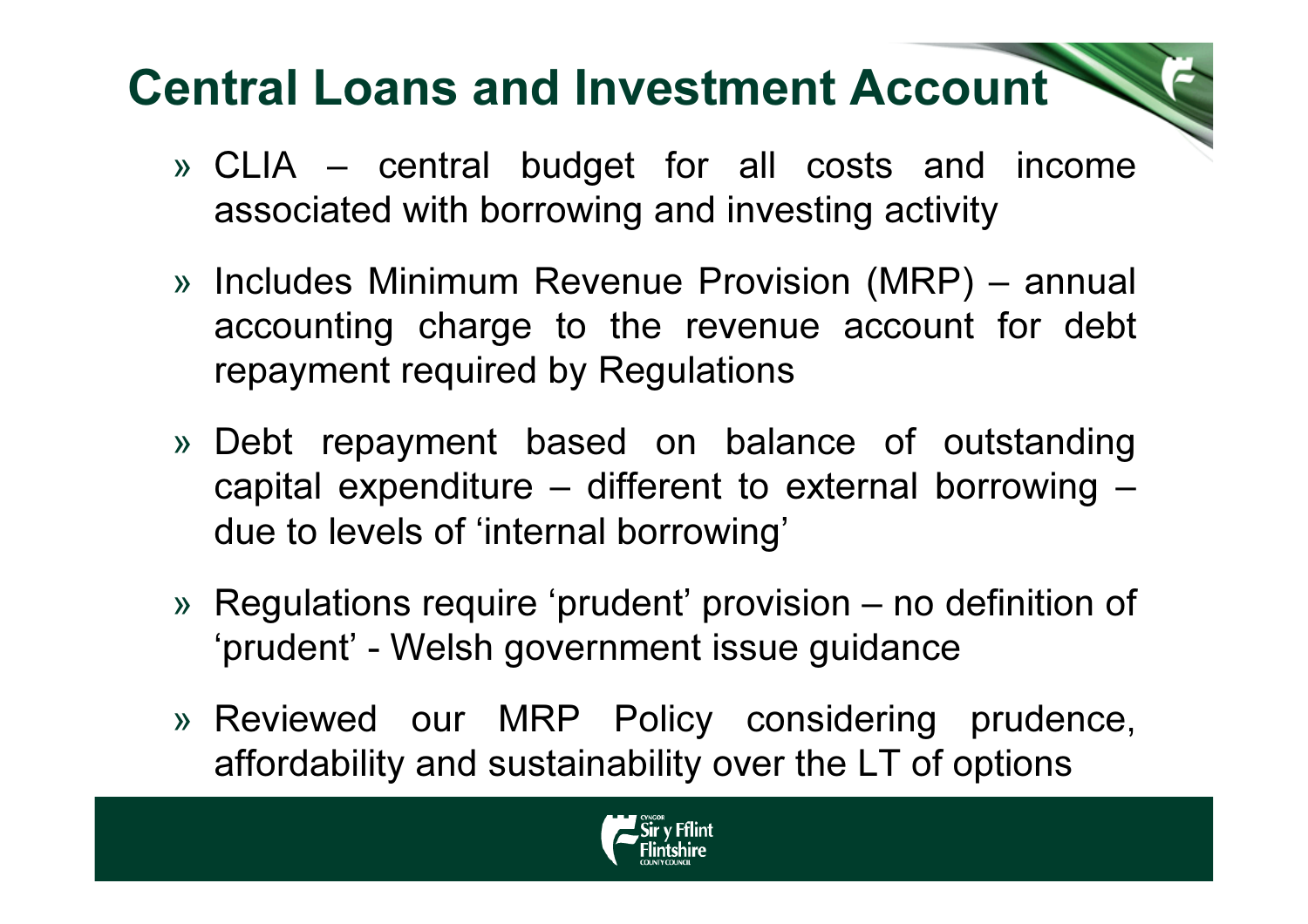- » Review considered 3 options:
	- 1. 4% Reducing Balance Method Annual provision is 4% of the outstanding balance which reduces each year - £149m x  $4\%$  = £5.9m (2016/17).
	- 2. Straight Line Method Equal annual provision spread over assets useful life - £149m / 50 years = £3.0m (2016/17)
	- 3. Annuity (Inflation) Method Spreads the annual provision over assets useful life factoring in inflation. Each year the annual provision is the same in real terms. £1.8m (2016/17)

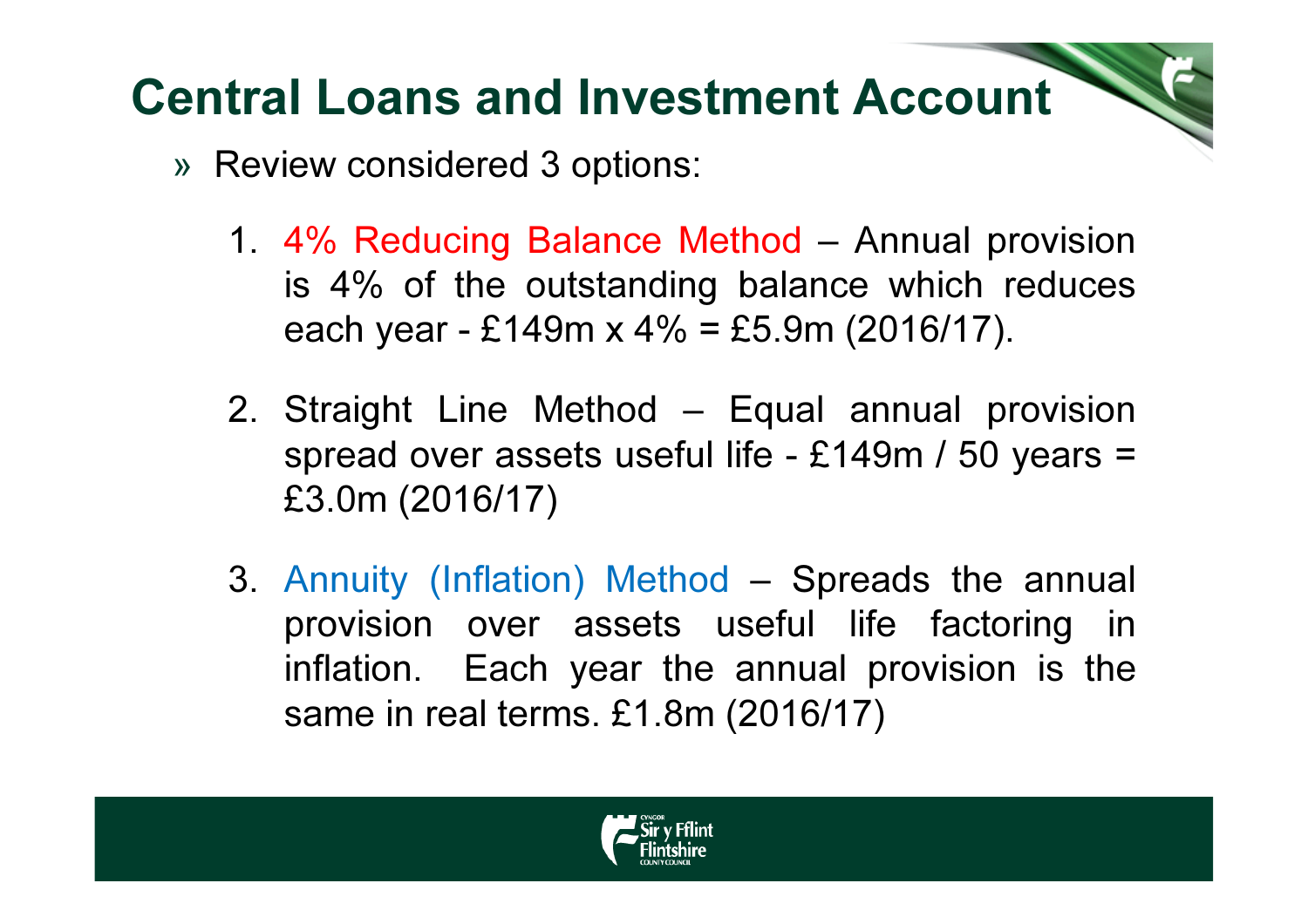

Years

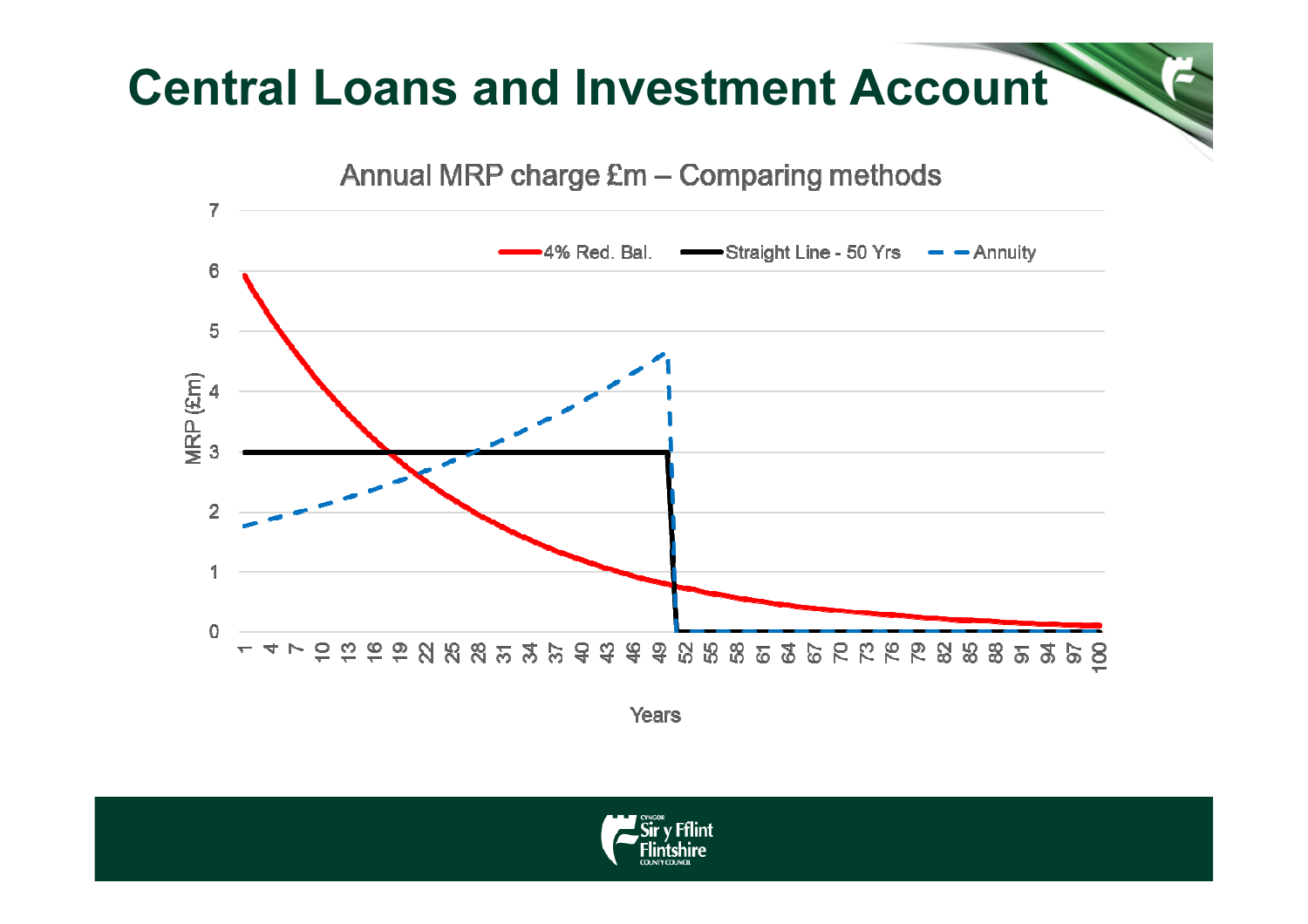Conclusions of the review;

»No change for majority of elements within policy

»Recommending a change to a 'straight line' calculation for outstanding capital expenditure funded from supported borrowing

»'Straight line' considered to be 'most prudent' and sustainable option as;

- » historic debt is settled in full sooner than current 'reducing balance' method
- » future expenditure charged to revenue over the time period it provides benefit to tax payer

»Affordability - over 100 year period change results in a positive NPV = overall savings. Periods of additional provision are reasonable in scale

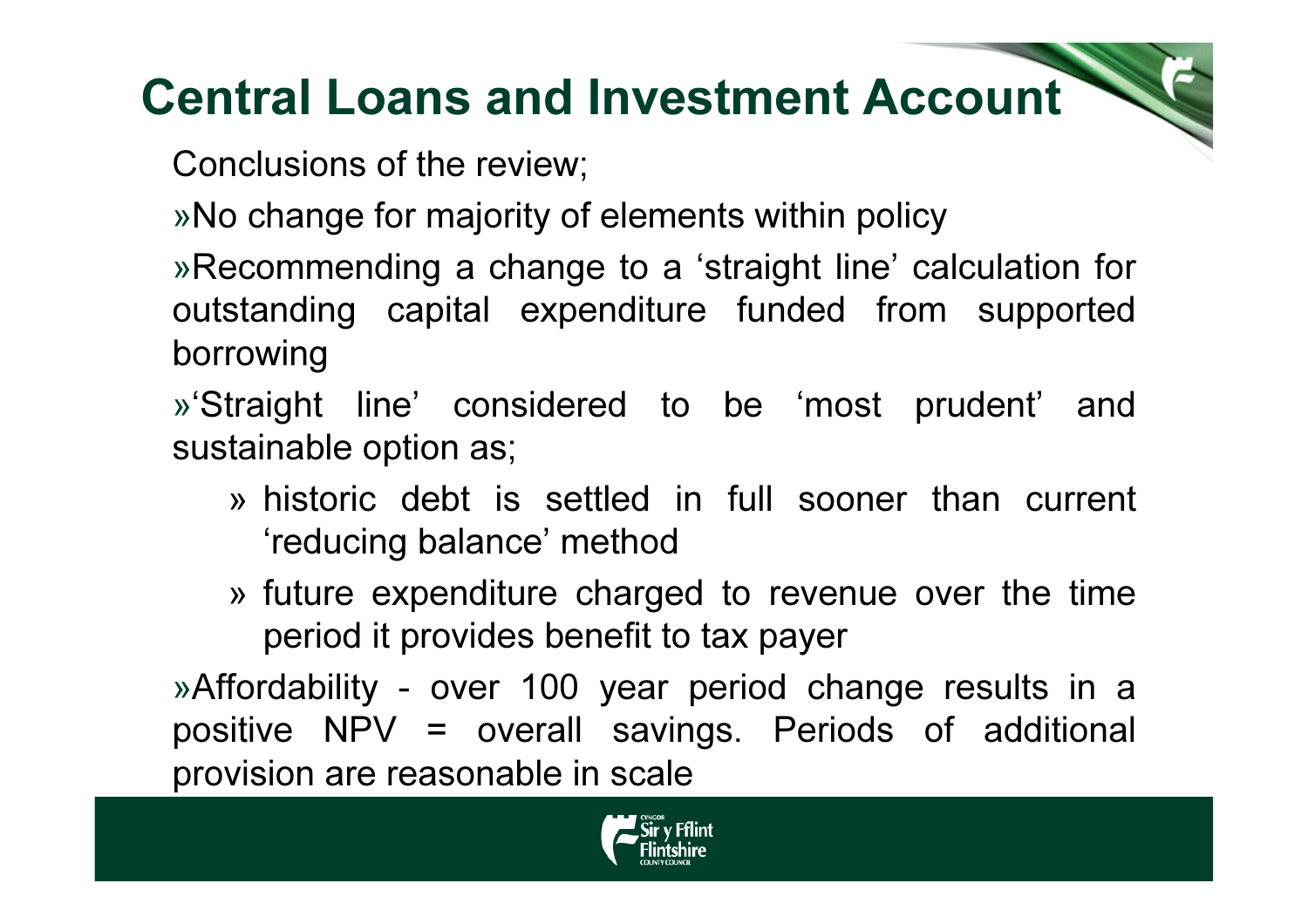- » Changes recommended to MRP Policy;
	- » Fix balance as at 31<sup>st</sup> March 2016 and transfer to a straight line calculation over 50 years (asset registerused to broadly calculate useful life of assets as at 31st March 2016)
	- » Expenditure after 1<sup>st</sup> April 2016 change to straight line or annuity (where appropriate) method of calculation over appropriate period of time in line with benefits generated
- » Financial impacts;
	- » 2016/17 in year reduction in charge £2.924m, and net reduction of £2.520m for 2017/18
	- » Reviewed projected interest costs considered changes in interest rates and timing of borrowing – net reduction of £0.170m

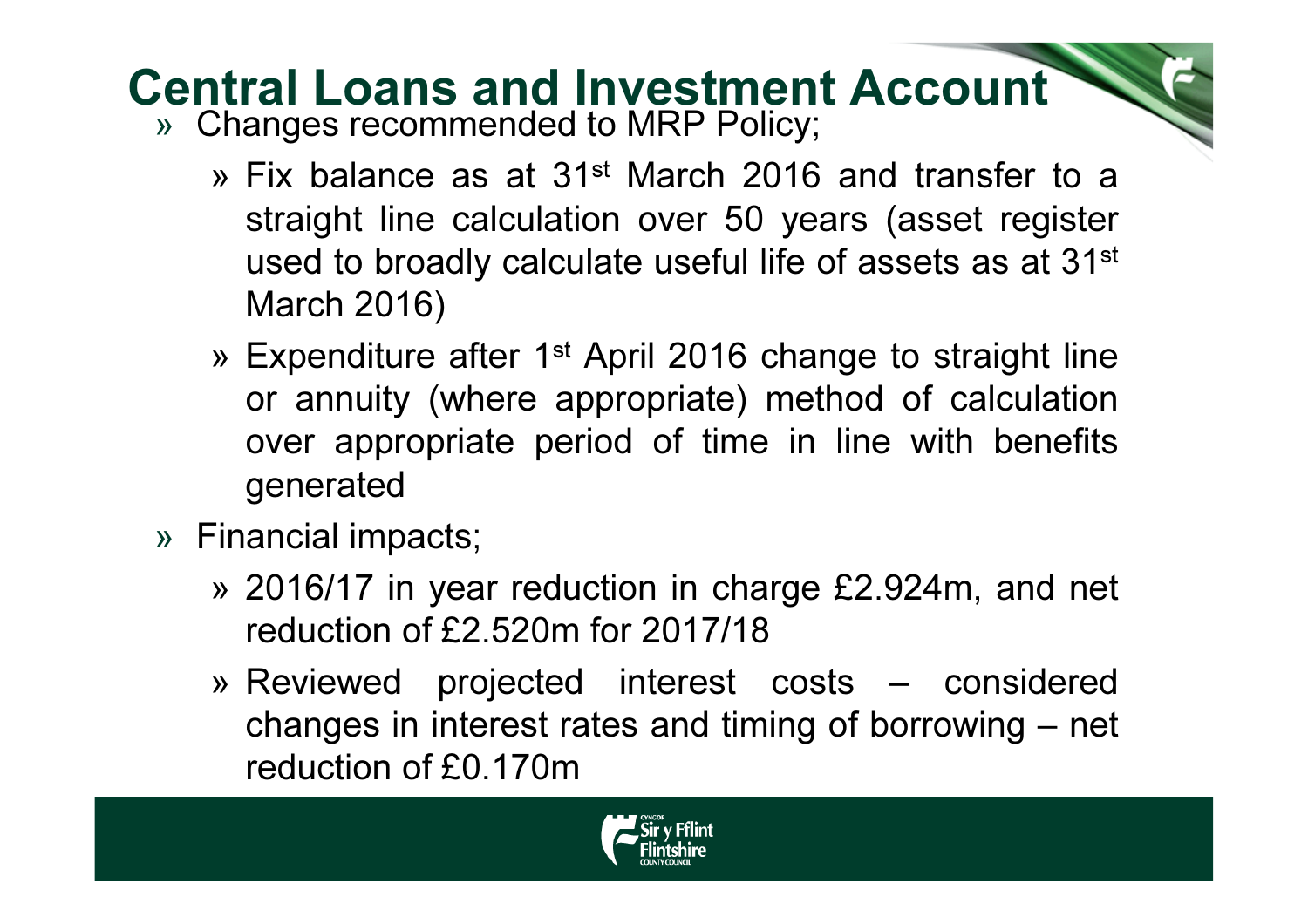### Summary of Overall Budget Position

| <b>Description</b>                     | £m    |
|----------------------------------------|-------|
| Projected Budget "gap"                 | 14.4  |
| Less:                                  |       |
| <b>Portfolio Business Plans</b>        | (5.7) |
| <b>Corporate Financial Stewardship</b> | (4.6) |
| <b>Provisional Settlement</b>          | (2.8) |
| Add:                                   |       |
| New and Emerging Pressures             | 0.6   |
|                                        |       |
| <b>Remaining Budget "Gap"</b>          | 1.9   |

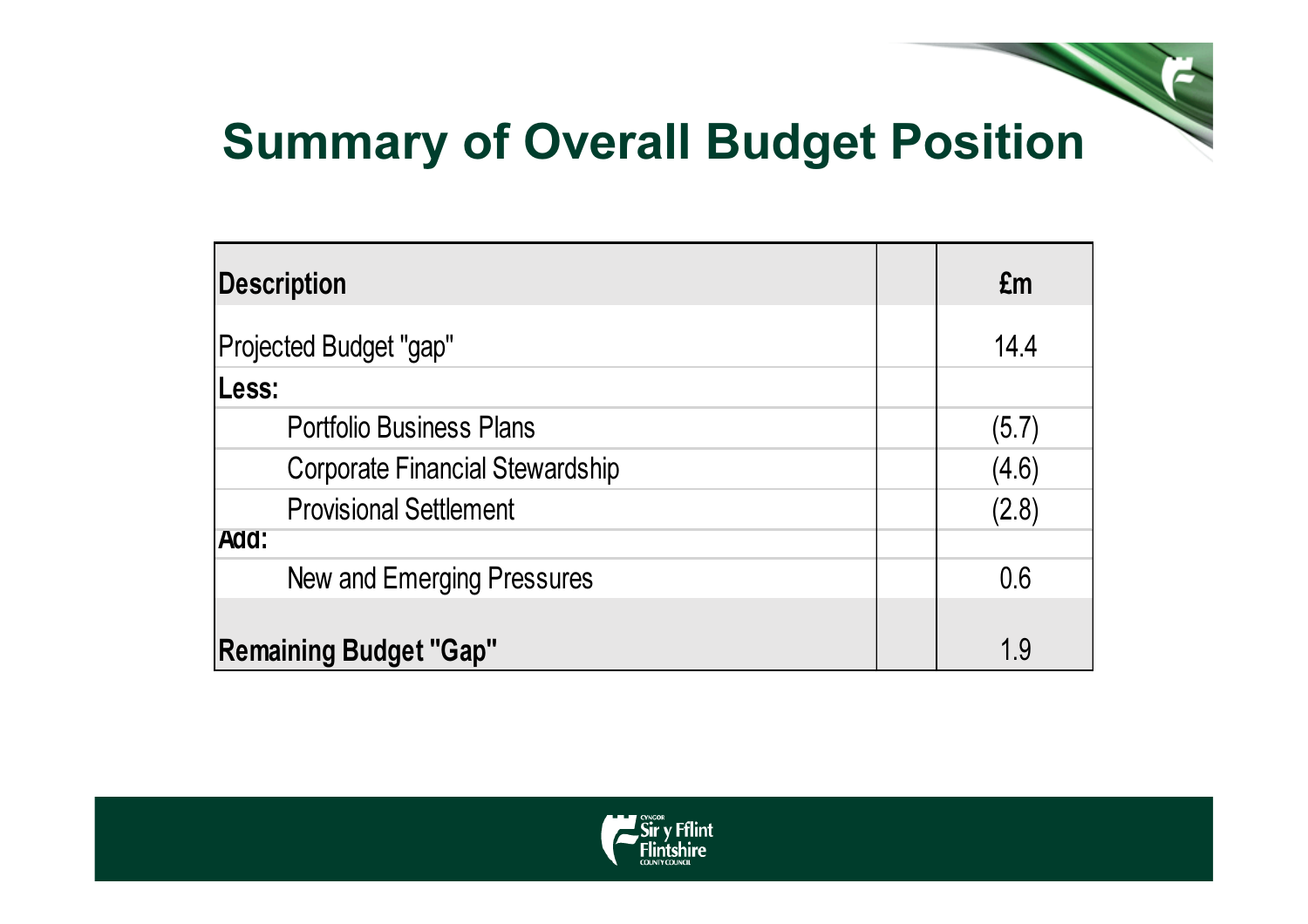#### Domiciliary Care Cap Review

- » Nationally set cap of £60 per week on care charges
- » Made a strong case for relaxation or lifting of the cap
- » Sector faces significant additional cost pressures in an increasingly fragile provider sector
- » Opportunity to recover a greater share of cost from clients (who can afford to pay more)
- » Expectation that either the cap is raised to £70.00 per week minimum and/or some additional investment in subsidising the lost income from Welsh Government
- » Decision due imminently crucial to setting the budget

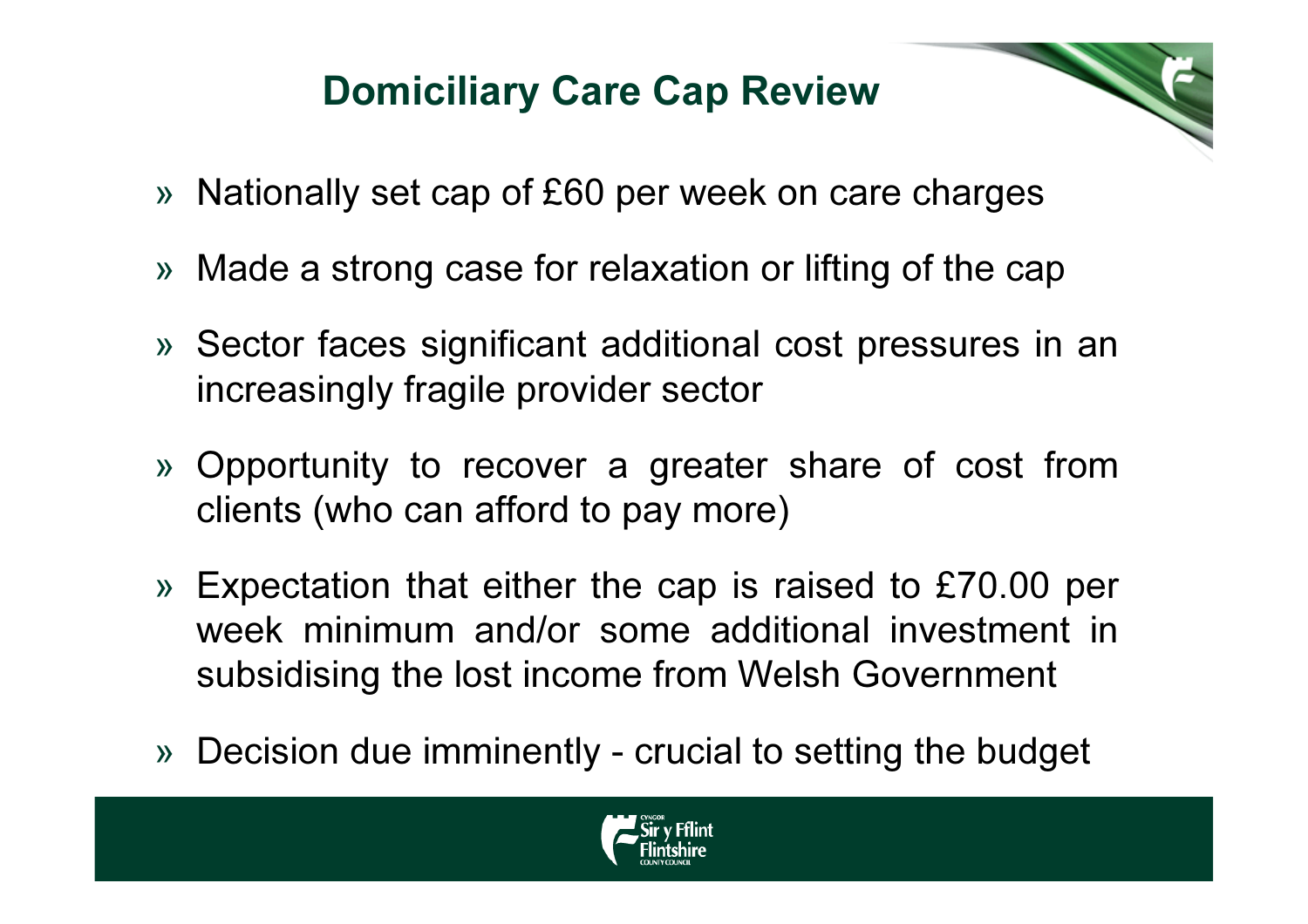Corporate Financial Stewardship – Ongoing Work

»Triennial actuarial review of Clwyd Pension Fund

»Impacts of introducing auto enrolment to the pension fund

»Development of corporate income policy for fees and charges

»Council Tax level for 2017/18

»Prudent use of reserves